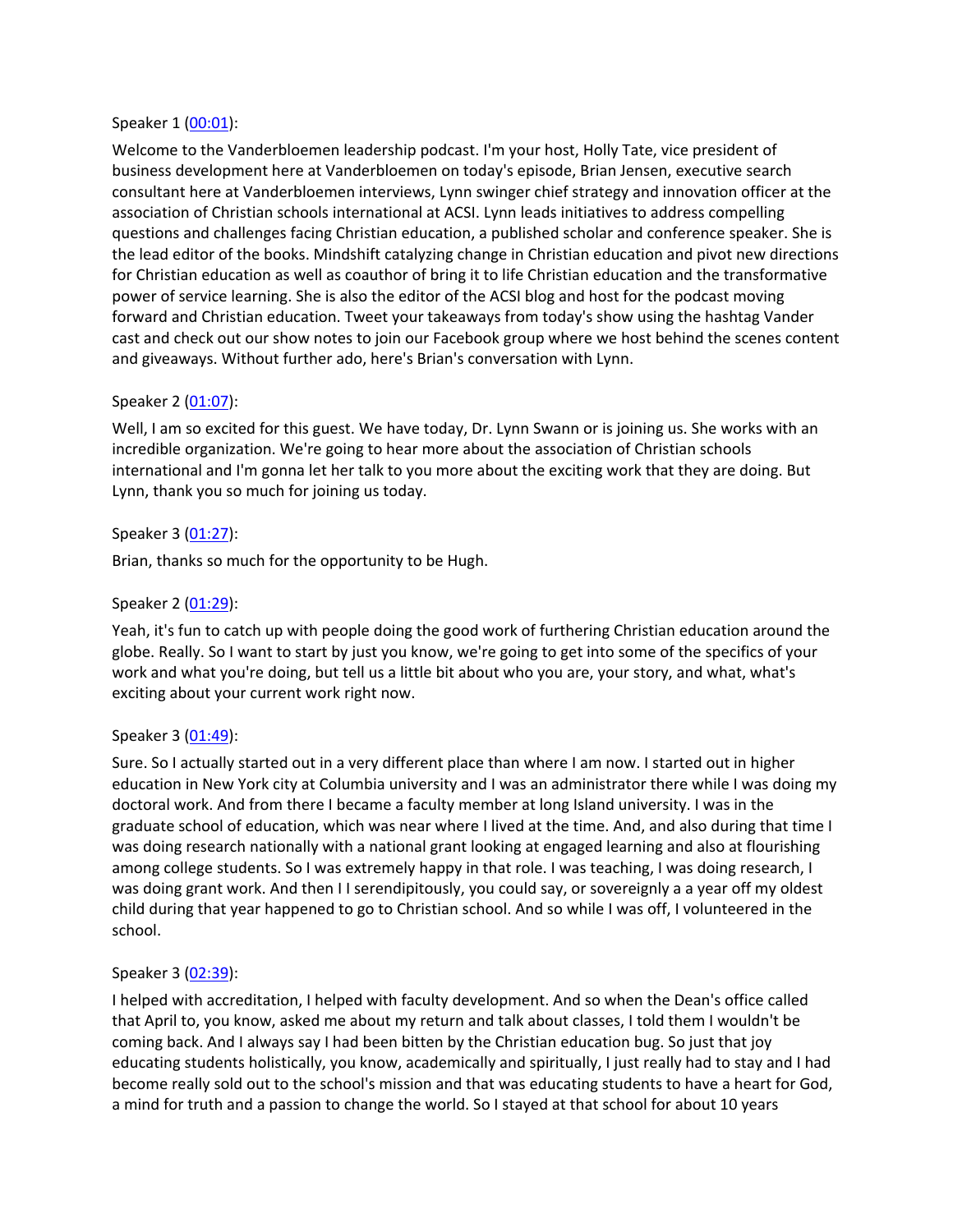positions of increasing leadership until I joined ACSI first in the Northeast and then moved to a national role with thought leadership and the research. So currently my current role, what excites me, it is that it really combines everything I've done both in higher ed and K to 12. And just the research, the thinking deeply about teaching and learning, thinking and about and identifying best practices and, and not just asking the big questions about education and, and I mean education in general and obviously Christian education specifically, but also working with leaders and practitioners to answer those questions for our time and for our schools.

# Speaker 2 ([04:01](https://www.rev.com/transcript-editor/Edit?token=5ER7hqYFAuz086x4iKiwH7b1qNZoG03WI1iSJ88lppXH74v7PTyOrDzRpVeiAmnME39vmdbqffxugNurHLpVIX83Lbg&loadFrom=DocumentDeeplink&ts=241.76)):

Yeah. Incredible work you get to do. And I want to, I want to ask you more specifically about the type of work you in particular get to do in just a second. But tell us first host just a little bit more about ACSI. It's this incredible network of Christian schools literally from around the globe. I was actually just visiting an ACSI school in Kigali, Rwanda. I was there last week, a meeting with the director of Ben Thomas and just incredible work that's happening around the globe. So tell us more about the organization and what makes it so special.

## Speaker 3 ([04:36](https://www.rev.com/transcript-editor/Edit?token=mCs_g3u3qFQ2KHhs8vEy90XyUcSVG7aEArwGOA-obrk_zwOJn6fqFBs6kOFY0NHr4wsB_O-83b5DXqDGCSRFy-DNVkM&loadFrom=DocumentDeeplink&ts=276.59)):

So ACSI is unique in a few ways. You know, it is as, as you mentioned, it is global. It's the largest Protestant Christian school organization in the world. We have about 2300 members in the U S and double that again across the world. And there are another 15,000 schools in the global context that we support in other ways, not necessarily through membership. So we estimate the reach of ACSI is about 5.5 million children around the world. And even just focusing in on the U S you know, the, the, the schools we have here are incredibly diverse. You know, in terms of size, geography, where they're located. Urbanicity are they independent or church affiliated? And even there, if they're church affiliated, there are many different denominations. They have different missions, demographics, you name it. So what's amazing about ACSI is that all these different schools join together,

Speaker 2 ([05:32](https://www.rev.com/transcript-editor/Edit?token=h2aobN18_nduT6_Cxjgbf7s765wfUmAtlAch0uRNBj6vPuPt9vmFyoJypEAL0_eFw8sOWbSn3hmqtkEr9VDW_vosbWE&loadFrom=DocumentDeeplink&ts=332.01)):

Right?

## Speaker 3 ([05:32](https://www.rev.com/transcript-editor/Edit?token=9dRg591FLOWH0bIbE9gi2Xvp1V0yWmEOAgqI5sbXdTmZwoWpxlBWmt8rDIarpIdljXrjnjAs7ntJ5pirQyL0M9GDNgU&loadFrom=DocumentDeeplink&ts=332.08)):

I think believing in the power of association and that we can do more together than we could apart. And that diversity is really our strength together. So our, our mission is to strengthen schools and equipped person educators regardless of their context. So the things we like thought leadership and research [inaudible] involved with like government affairs, legal, legislative services, our various offices, really the potential for impact and reach is pretty tremendous. And you know, ACSI was started in 1970 and now 40 years later the world has dramatically changed then. And the realities facing Christian schools are different. There are more extreme and more uncertain in many ways. And so I really believe ACSI still has an important role to play in sustaining and even growing the Christian school sector into the future. And an acuity that will be, you know, innovating, collaborating with other organizations and really zeroing in on those challenges and opportunities that schools face today. And even ones that we don't see that might be on the horizon.

## Speaker 2 ([06:38](https://www.rev.com/transcript-editor/Edit?token=na_zlYbO-SzSdLZBWYeHdoJ9n0Tem3zNkVlelw8DOjC9gz50I2asrxUSNtXWB-ru3XT6Ic-a4IPVj20BcXCFmz-aJIk&loadFrom=DocumentDeeplink&ts=398.43)):

Yeah. Incredible work. And, and I want to get to some of that throughout our conversation today about the importance of thinking forward. For the next, you know, we've just started a new decade. So what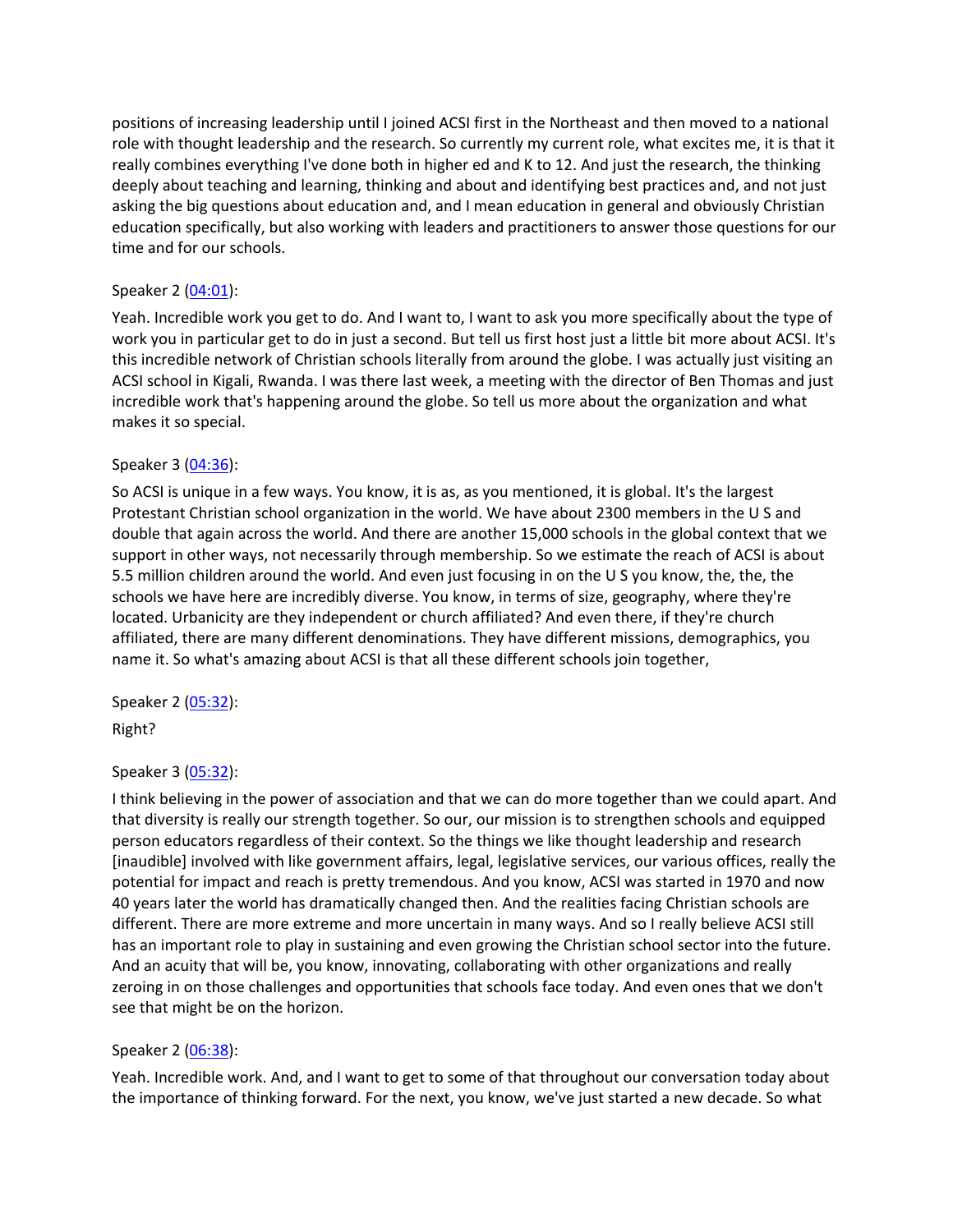will the decade of 20, 20 of the 2020s hold for Christian education? Education in general is such an interesting phenomenon right now, but what will happen with Christian education and how can it people like those of you working at ACSI really contribute to the future of, of thriving institutions. And so one of the things you get to focus on on a regular basis is thought leadership. So I love your title. You're the chief strategy and innovation officer. So tell us a little bit about what you get to spend most of your days doing as you, as you do. Some of the things you just talked about furthering the mission of, of Christian education.

# Speaker 3 ([07:27](https://www.rev.com/transcript-editor/Edit?token=CxlgjanWzsw9xjtNYrTrUJp9rFpUrTyYg9dsMzVOhjR1SHsjWgyMfYeOXtVt0BqQcN3mZuXe3v3_SfUJIM1Pcpfx3qI&loadFrom=DocumentDeeplink&ts=447.62)):

So my days are really very varied and that's something that I love. You know, I really enjoy a mix of thinking of writing engaging with practitioners, dialoguing and travel. And so I spend a lot of time doing things like just talking with phenomenal Christian school leaders and their teachers and their staff. I was actually at a Christian school this week presenting on some of our new research and I met with a group of leaders from that area and it was amazing just to be able to hear their challenges, you know, their excitement, their hopes, and to engage with them. And so I would say that is one of my favorite things to do. And of course I also spent a lot of time doing research, you know, that involves data collection writing analysis, applying for grants, and we've got some great projects at ACSI that we're working on in those areas.

## Speaker 3 ([08:16](https://www.rev.com/transcript-editor/Edit?token=f7hMNByLwHVsF4sUx1K7fwWrQUKvjHLEXYajqn-dY7op3oud06TbaAtdgPJhatOmLNo7RRjfBjKdkkXTGSwTfG8xCLM&loadFrom=DocumentDeeplink&ts=496.521)):

And I also spent a good amount of time traveling and presenting all over the U S so I'm facing our schools internally, but I'm also facing externally a lot. So for example, I'll be headed to the UK in a couple of weeks to speak at it. National conference fair for the church of England schools headed up to keynote and Canada in a few months, the same museum in the summer. And the really a wonderful thing about that is I have the opportunity to collaborate and build initiatives with other leaders in different organizations. So for example, I chaired the global Christian school leadership summit in 2019 and we are looking to host that event again in spring of 22. So I get to be involved with things like that. We're also working women's leadership initiative which involves SISA here in the States and also leaders from various Christian school organizations in Canada. Mmm. So it's, it's, it's very busy, but it's dynamic and it's always something new, which I love.

## Speaker 2 ([09:14](https://www.rev.com/transcript-editor/Edit?token=a3-_KXfAl9BR3wnaO-nlLmZRpSrE4XQryNmKxwLwLpV2SjIMYETPBZVCdzSfg1z3VSoZ--QRk68raPqXkddEyexySxM&loadFrom=DocumentDeeplink&ts=554.03)):

Yeah. It's such a, I mean, a lot of people would say, wow, then you get to do an incredible you get to live this incredible life. And especially those of us that live and are passionate for Christian education and, and seeing it flourish. What are some of the things you're here and you, you talked to a lot of people in Christian schools and those that are interfacing with Christian schools. What are just some of the things you're hearing could be challenges, could be excitement questions, what types of things are just rising to the surface as you have all these conversations?

## Speaker 3 ([09:48](https://www.rev.com/transcript-editor/Edit?token=1E-AirvEeJv-Ny1Ec1D5w865WQiJ32CDsACEqNyLBA7uIu5qy0ggq7TQo21RqDyu3FGsWKISA0a4hLnO5LywLhHuM9U&loadFrom=DocumentDeeplink&ts=588.39)):

Yeah, so I think the major thing that I'm hearing is a real consensus. And this was not something that I, I saw when I entered Christian education about 12 years or so ago. But there's a consensus that there are enough societal markets cultural forces sort of coming together that what we are dealing with an education writ large and in Christian education specifically is beginning to change. And I'm hearing a lot of, we know we need to do things differently. We're just not sure how to do that, really even how to frame the frame, the problem. And so, you know, a lot of what we talk about and in our area is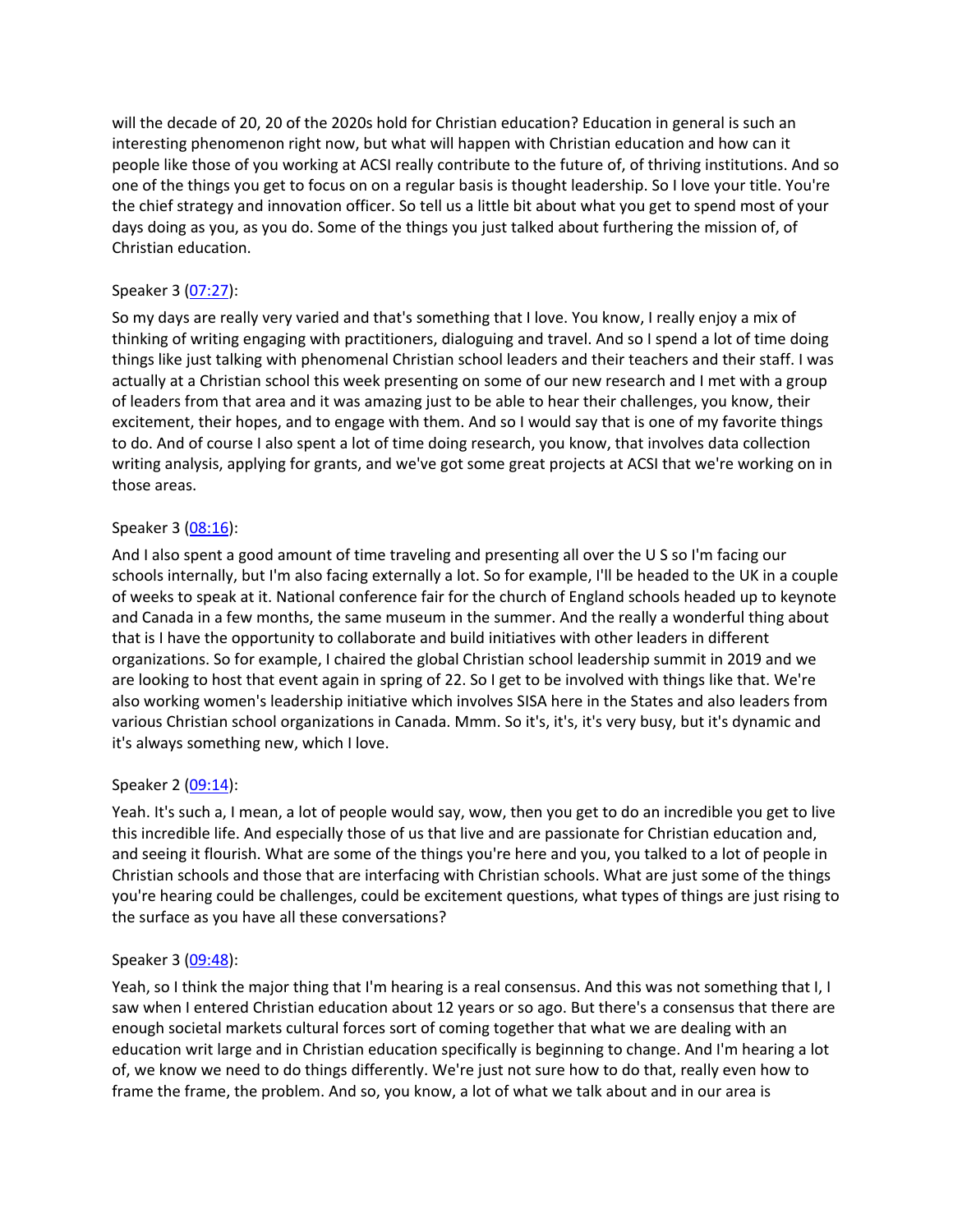reframing challenges as opportunities. So, you know, schools are faced with all these challenges, whether it's enrollment challenges or you know, cultural challenges, et cetera. But really the, the way to address this is not just to do it practically, practically or technically, but so to say, all right, if we believe Ephesians three 20, if we believe that God can do immeasurably above and beyond anything could ask or think or imagine, depending on your translation, then really any challenge that we face as an opportunity and Oh, it's an opportunity to, for the gospel, it's an opportunity to do things with better efficiency, to do things with excellence in a way.

# Speaker 3 ([11:10](https://www.rev.com/transcript-editor/Edit?token=nCTNsu4UKhqZ3vo50w_cwCJv1zfgReNdZHbYmDUEkxbGALoy_Me_HCogP_ghD6U9yew9XHTYPVlaNCUSXXR7axdRjoA&loadFrom=DocumentDeeplink&ts=670.46)):

Maybe we haven't done it before to reach folks with Christian education that we haven't reached before. And so I've heard a lot about the challenges and I've been really engaged in trying to say how do we reframe those as key opportunities?

## Speaker 2 ([11:25](https://www.rev.com/transcript-editor/Edit?token=poAbnngEPtuJKVUmIcbkmQ18oXracr-ht3tU7l0m0pjmQjGk-aOB2_RvR2HtEF14YN54a8wegTbzRrfehbCb4Js0f3Q&loadFrom=DocumentDeeplink&ts=685.12)):

Hmm. That's such a good word. So one of the things I want to do then is kind of jumped from that and look at some of the specific work you've been doing. So unit folks at ACSI just completed what I think is a fascinating research project that considered really a number of factors that contribute to creating a flourishing culture, which I think is so important. So to create this flourishing culture within the school environment, can you just share where the idea

# Speaker 3 ([11:54](https://www.rev.com/transcript-editor/Edit?token=nYY1EanatpI7JffuEYxXb_KYiXtAn7v6FONrlF2YJ3K1Lf3__Os3nKt_7FoT75ZOgvcx8Qyv1dMmENhD9wriouZUv1E&loadFrom=DocumentDeeplink&ts=714.34)):

Came from? What was the catalyst for it and what are some of the key takeaways as you reflect back on this project? Yeah, so the, the projects, the flourishing schools research project, and it was about a two year old really now three year initiative. And to answer the question of how schools flourish. So the Genesis of it was a few years back, ACSI produced a forcing schools framework, which was a, an entirely conceptual document. And it basically catalog the categories of things school should do in order to flourish. And by flourish we mean really, you know, holistically. And I'll, I'll get into that in a second. But when I came on board, ACSI research was, was really starting to try and understand empirically what it meant for Christian schools to flourish. And so we conducted an extensive literature synthesis. You know, we studied the expectant student outcomes of over 60 leading Christian schools.

## Speaker 3 ([12:45](https://www.rev.com/transcript-editor/Edit?token=AMa-ApoLsmoHaZgEnY01tn472Cy302a0BD89H6klcerKKPCQ5EoBqoSBvFWr99Wu2eMGXso3t8Nu_HniNYgl4Vg_06Y&loadFrom=DocumentDeeplink&ts=765.88)):

And then from that we designed a three 60 instrument, meaning it surveys, parents, leaders, board members, teachers, alumni support staff and students. And so it's really three 60 piece to really get at the question of what does it look like for Christian schools to flourish. So we launched it last year and we had over 15,000 survey responses groups. Yeah. And that what's even more surprising is it that amount of time it represents over 280, 24 hour days of response time. Wow. The study was just massive. I mean it was really the first of its kind in Christian schools. And, and you know, through the analysis process, we looked at outcomes data and that included yesterday included standardized test scores. But it wasn't limited to that because we wanted to look at those holistic outcomes that that we looked at. And, and through that analysis, five large domains emerged for, for schools to flourish, for students to flourish and for teachers and leaders to flourish.

## Speaker 3 ([13:46](https://www.rev.com/transcript-editor/Edit?token=4NmlYCwEJbOLlknIEmk2Z2D1Z2kBHUWD9Pdpq5rN3gzUxJQjX97XoqZ4Y0RRd-b5go3Yp4Q9vKsIrLKCQnQjE8ol44Q&loadFrom=DocumentDeeplink&ts=826.05)):

And those domains are at purpose, which is kind of the central purpose of, of, of Christian to that relationships in orientation, expertise and resources and wellbeing. And each of those domains has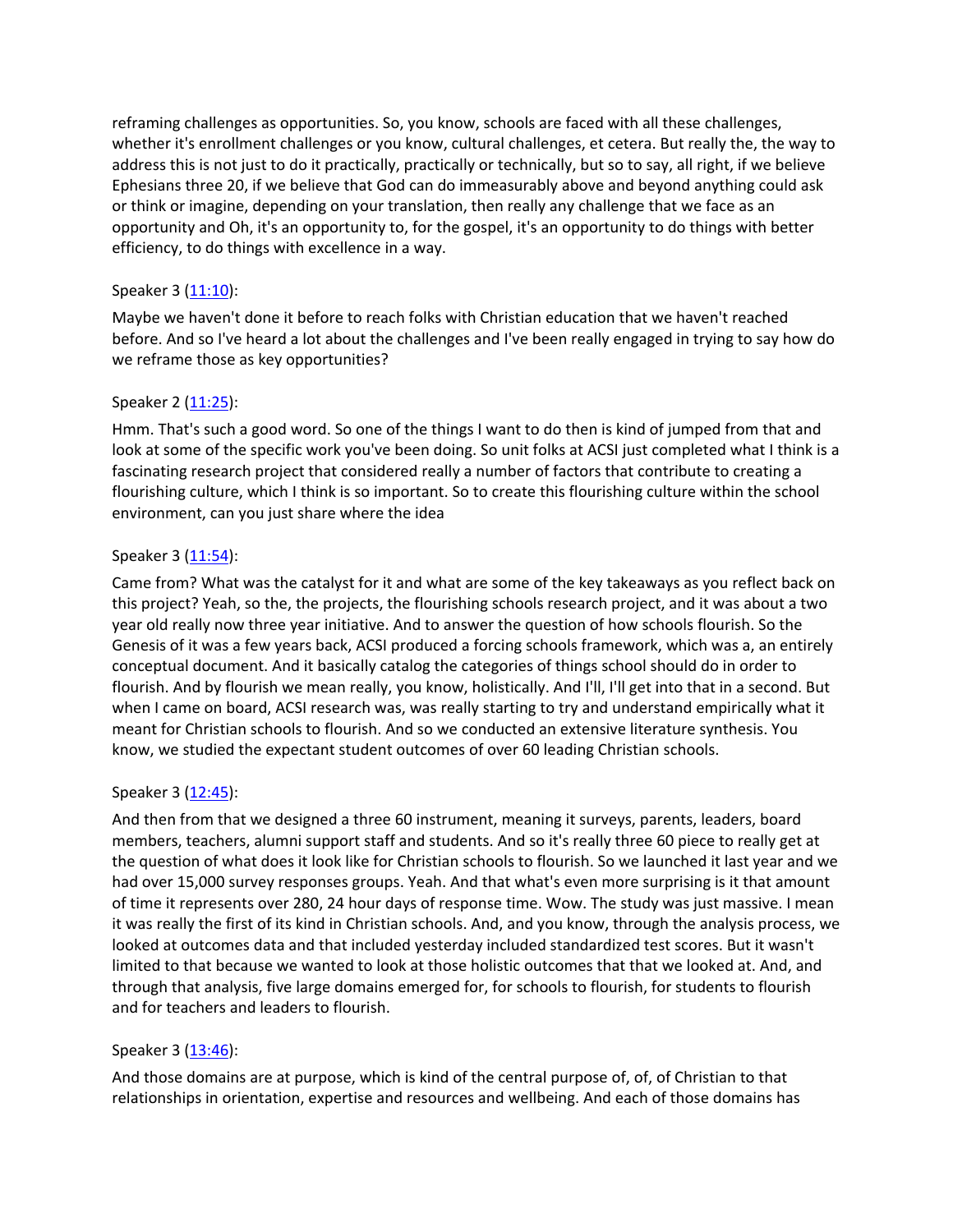multiple constructs under it, like six to eight. And all of those constructs are actually predictive of flourishing and ends. If the school's doing well on those or if they were to be intentional about improving that, they would see a gain and flourishing outcomes. So I'd really encourage folks to download the national report that's available for free and now they can do that at [inaudible] acsi.org backslash flourishing schools. And I think you'd asked me just to a few takeaways, right? Yeah. So just, I'll try and try and go through so much. But I think you know, I, I mentioned we looked at the outcomes of Christian schooling and so many of those outcomes are kind of self evident.

# Speaker 3 ([14:46](https://www.rev.com/transcript-editor/Edit?token=SiBLQJBOiSbkNdZQ3Nk1D2fnOMZfpUKTXvxPx_jYXh1_HUndvyQwwGa5PGFQN5M5G6Kpn5ImazJeRb1ABXzzhKj3tew&loadFrom=DocumentDeeplink&ts=886.71)):

Like hiring qualified teachers has a positive impact on test scores. Right? And you know, if you provide enough resources in the classroom that reason teacher turnover. But some of the really fascinating findings are things that we tell our selves and our teachers and our families all the time. And we actually now have data. So for example, one of the things we looked at was alumni and their self report on their faith and their relationship with God. And we found that alumni were significantly, and I mean multiple times, nearly three times more, more likely to be walking with God if they come from a school where teachers do things like they're oriented towards best practice. If the schools effectively and collaboratively meet the needs of students with special needs, if their administrators engaged the surrounding community. And those are not common things we think of when we say we.

## Speaker 3 ([15:37](https://www.rev.com/transcript-editor/Edit?token=meFTFytzp35tC26oh1fEasqaDIWCYH9yJd-bF0zXrx2BSSpn1b8KoNVqDMqBTz0xOzXcKB2Hr-RFXB6U67j3TkLbsQI&loadFrom=DocumentDeeplink&ts=937.29)):

How do we engage students in spiritual formation? And, and really to me this is amazing because now we have data to support what we've been saying all along that Christian schools are different because when they model excellence for God's glory, that's the best practice. If they care for needs among them, that students with special needs and if they engage their communities in service, they're really modeling Christ for students and students pick up on that and it has a lasting impact on their faith and we can track that after they graduate. And so that's really powerful. And it's a powerful fact, powerful effect we saw into the future. The second thing would be the wellbeing of teachers and leaders. And this was actually, as I mentioned, those domains, that was one of the top five areas of growth for schools in our sample. And what we're finding is, and this is not limited to Christian schools by any means.

## Speaker 3 ([16:30](https://www.rev.com/transcript-editor/Edit?token=tJ3RICAMQQeBptY0T7tR8XX4JKU48ee9gBE7NgQzW1ddDPjLKRPksBmXE4woIgOvT38EEL6Fgcwl9_2lZ3DM-I9Wr7U&loadFrom=DocumentDeeplink&ts=990.19)):

I think it's schools in general, you know, teachers and leaders are overwhelmed. They're saying we don't have time to prepare, they don't have time to take care of themselves. And so this data suggest that we probably need to start paying better attention to that because a teacher and leader wellbeing has an impact on the school and on students' experiences. And so Rex Miller, who's, who's a futurist and has done a lot of work with various Mindshift processes, including one in one with a Christian education, has a book coming out on teacher Brian out the spring. We also have a number of podcasts and blogs on this topic. And folks can find those at blog, that acsi.org. But I think this is a conversation we're going to start having to have because it impacts the outcomes that we want to, we want to produce. And then the last thing I'd say that's a takeaway is all schools can flourish and all schools have strengths and opportunities for growth.

## Speaker 3 ([17:33](https://www.rev.com/transcript-editor/Edit?token=_pmb5QYexklAOgCPge7Bu76C0DCZGJWsKvacVkavEM4GofM22_wV4n85xf_7B6NlWr6tpq9jhhskQWIGvI3Gxaie2PA&loadFrom=DocumentDeeplink&ts=1053.11)):

And I think so often in Christian education and education writ large, where we tend to think of schools as either flourishing or not, you know, doing not. And so this model really breaks that paradigm to say, you know, God has created each student uniquely, each teacher uniquely, each school is unique. And so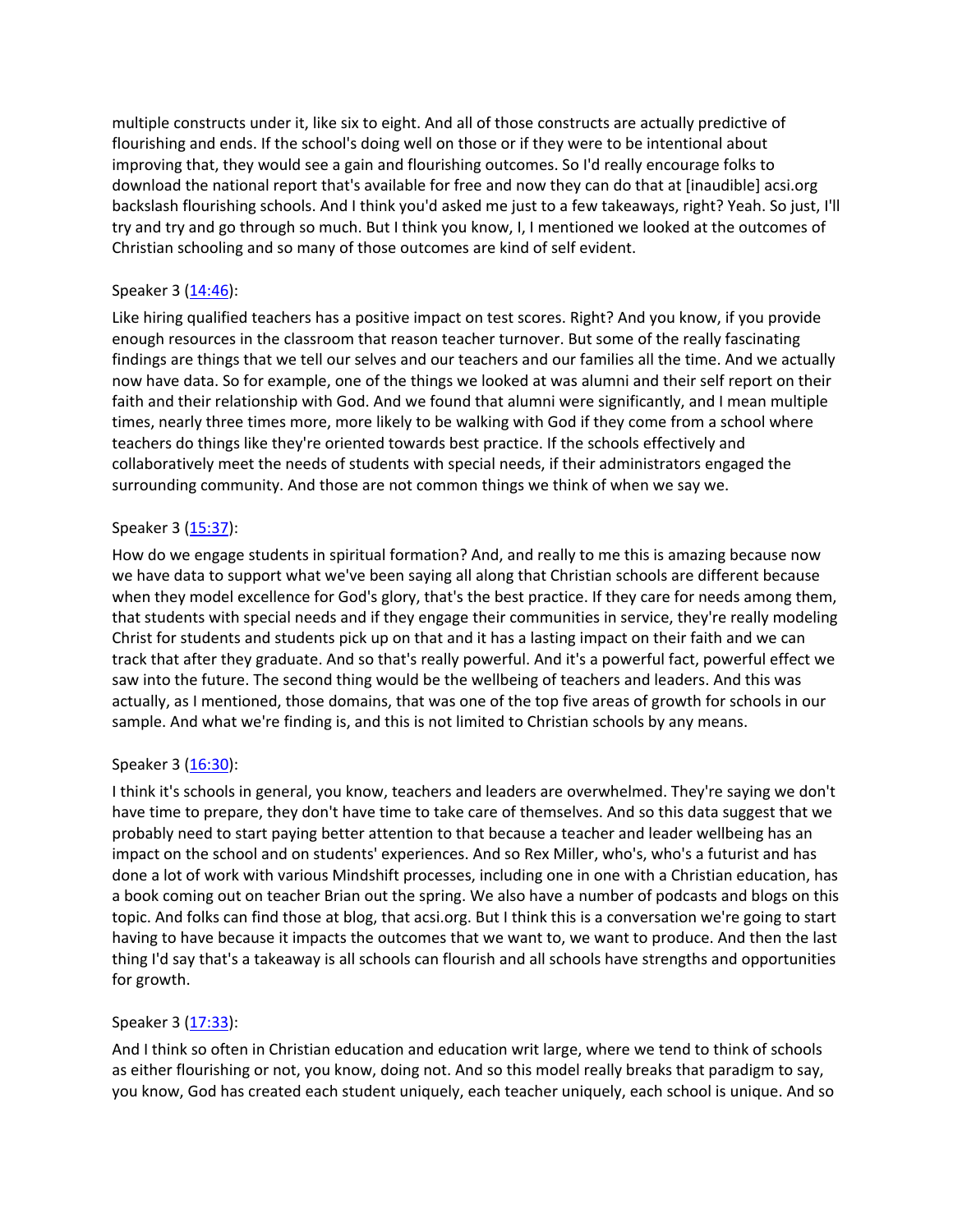schools can actually take the assessment for themselves. They can get customized results and they get what I like to call kind of a contour map of where they're flourishing, where they can target for growth. And if they invest in those areas for growth, they will see a positive impact on flourishing outcomes. The one thing I will say, I'm sorta wrap the findings is that even though each school's unique, the most frequent construct in terms of areas for growth in our sample was resource constraints. So that appeared in almost 75% of schools that were involved.

# Speaker 3 ([18:27](https://www.rev.com/transcript-editor/Edit?token=oPpPgd9i1avnteSGOw78_5yRuuFDHdBmlQw276srzYqH3RKntObEDpO46BBnnuGqhMCjR_zGB9HJ86lG8zTTVZmET8U&loadFrom=DocumentDeeplink&ts=1107.14)):

And yeah, that's probably not a huge surprise for Christian school educators and leaders. So but ACSI and we're looking to respond to that. So we're actually developing a new project that's going to look at sustainability, you know, in direct response to this research, but also to what we're hearing day in and day out. And I think it's important to realize that sustainability how we define it is important. So it's not finding a way to continue our current practices into the future, but it's making sure that our mission, it continues into the future. And if we carry our mission into the future, that may actually mean our schools need to look different from the pastor today. And so this project that we're developing, we've got our first year of funding provided through a grant that we applied for. We'll be looking at innovative financial models, operational models, things like cost sharing and mergers, charter networks, community partnerships, third source income, new delivery systems that oftentimes are mediated by technology, things like wraparound programs and petite programs and so forth. And so that's something to keep an eye out for the next couple of years that the flourishing research and other work that we're doing is informing.

# Speaker 2 ([19:45](https://www.rev.com/transcript-editor/Edit?token=4jhoNba3zKXjdPPAtFVPK4MweFkRoFMOOfvlTC-Xr87mQNFU6Ho8rnVEglTt5toeqQSH-tmhvjLoaw5_zPbDmQ4dAwM&loadFrom=DocumentDeeplink&ts=1185.21)):

Oh, I love it. There's, I mean, there's so much rich stuff just in the last few minutes you've been talking about, I wish we had all afternoon to talk about it, but we don't. Because I loved the forward thinking of your organization, of the work you're doing to be thinking, how can we keep helping schools stay on mission and sustain it into the future? Because a lot of people would be listening and say, well, resource constraints. Yeah. You're not telling me anything. I don't know. As I sit here trying to figure out how to make the budget work, but I want to go back to the, the, the point to your, your research is showing that schools can be flourishing schools and there's multiple factors at play there that they can they can look at and say, Hey, for our context, how are we gonna make sure where a flourishing school and how are we going to stay on mission?

## Speaker 2 ([20:38](https://www.rev.com/transcript-editor/Edit?token=VxsTwouTGpg83XJC8nDfuXWbHfgpmyq7jt_x1x7mFIy69RalptZDC_l-ZjfMVNGWEzGq73WYK9CeZMWWtXyIb26aRwI&loadFrom=DocumentDeeplink&ts=1238.44)):

And I just think that the work you're doing is so incredibly important. And I want to ask one follow up and then we'll move on. Cause like I said, there's so much to talk about, but one of your key takeaways being wellness. And, and we talked so much in education about the wellness of students, but to be sustainable and our mission, we really do need to be thinking about institutional wellbeing and the wellness of our teachers, our leaders, so that the mission can continue. Were there some, were there some best practices or schools that you found doing incredible work to help help their institution be better, to be more well, well rounded and well in health and spiritual and, and social practices?

## Speaker 3 ([21:21](https://www.rev.com/transcript-editor/Edit?token=yPQCKqwDrGUKuhYialPNkwxnJb8s-mWZF8dsNwQ1CEq1gZnXTV1TUF0puKxCCVqainQsh6hq22ppiyF0NOxL2N-mPCs&loadFrom=DocumentDeeplink&ts=1281.69)):

Yeah, so I think the first thing I'll say is that this, this construct, this stress construct was way up there in addition to resource constraints. It was maybe the third most frequent frequently report in. So I think that's telling in the sense that this is a common problem. And so if you were to say, can you, can you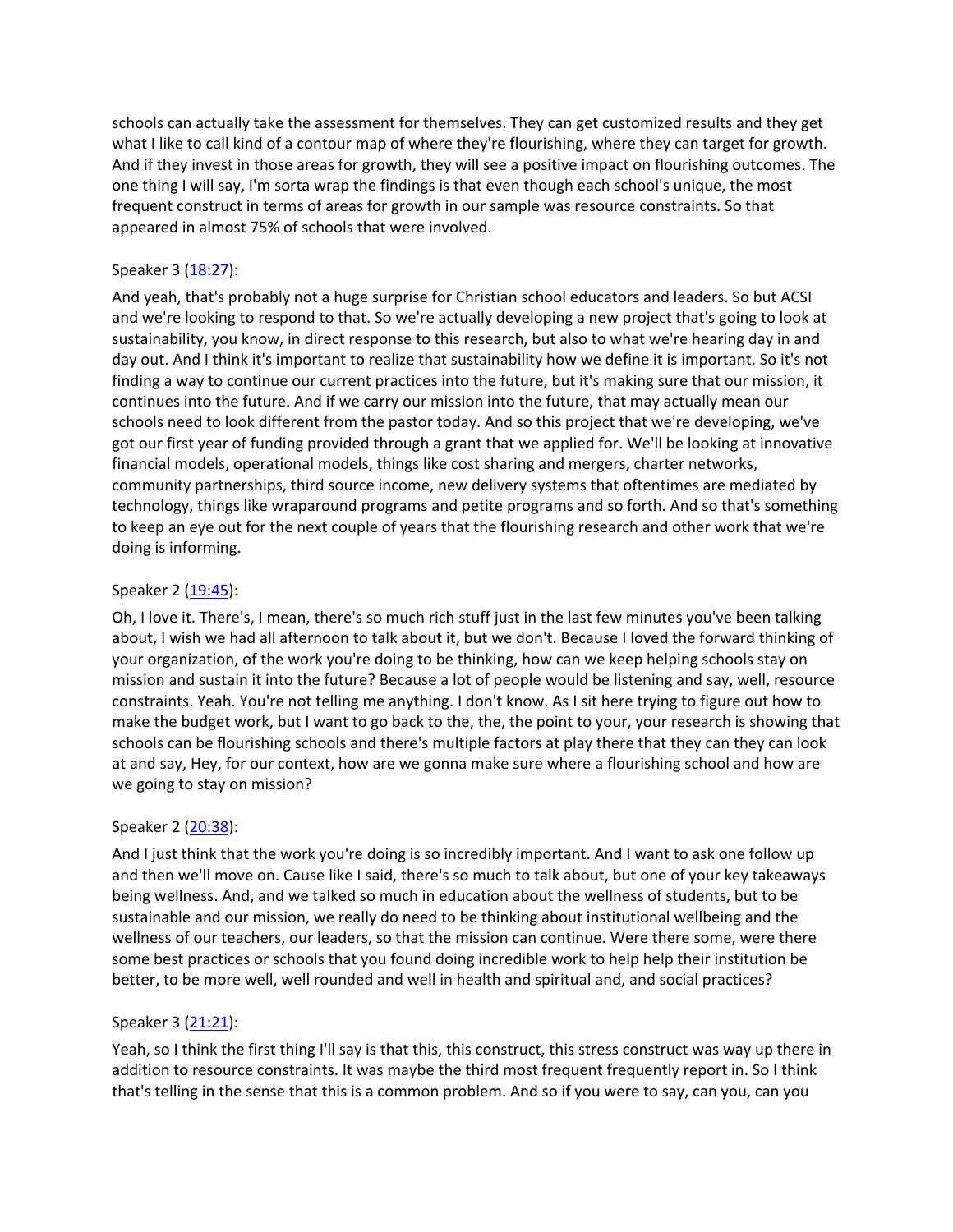point to a school that's doing this well, that would be really hard to do. I actually asked the same question that you're asking of Rex Miller with his project. And his response was, you know, education in general, being a, the profession you know, is, we don't, we don't really do a good job of that. And I think sometimes Christian schools and Christian ministries especially, don't do a good job of that because we also have the spiritual Niantic of, we're sort of you know, we're, we're dedicating our lives to this.

# Speaker 3 ([22:12](https://www.rev.com/transcript-editor/Edit?token=b2EOsjiEQ3Za8VKFKmzGI9BAiPZQoOWWVIToCtCCX3KDcZCgyxsZAUMa1iFabEmT9HGIH5ddQkkTSRRcABge1kj3kCs&loadFrom=DocumentDeeplink&ts=1332)):

And, and so not attending to ourselves as well. But what I would say is what starting to as we're talking with schools is that it's not so much a wellness program that you put in place or you know, you're not just encouraging faculty or telling people to take care of themselves. That's kind of like a scripture that says, you know, it's like if you see your brother in need and you say, ah, be be well fed and warm and you don't provide them with anything, you know, that, that's not helpful. You know, that. And so I think we need to start looking at our structures. We need to start looking at our days. You know, how we structure them for teachers. Do they have adequate preparation time? And of course this all has financial considerations, but we need to consider it because it's actually affecting the quality of our program and the education of our students, let alone the health and wellbeing of our staff.

# Speaker 3 ([23:04](https://www.rev.com/transcript-editor/Edit?token=_ua2EM1RIljL91IJ2CuDAK4hIapNYMd1F_A6mC1QZ_eP51FbsNK_baqJ2_N8XSQyyS5K9t4-bg_Wezh9RkFgeg_-f7E&loadFrom=DocumentDeeplink&ts=1384.27)):

So I think we need to look at schedules. I think we look need to look at our own practices and how we model things as leaders. You know, most Christian school leaders, I know they're out of the house, you know, three, four nights a week at games and this and that. And it's just overwhelming and exhausting. And I think looking at structures, modeling really starting the conversation at your school and really listening to your staff and things and having those solutions come about you need to your context and that requires collaboration, engaging stakeholders. There's no easy fix for this because it's complex problem, but really engaging

## Speaker 2 ([23:46](https://www.rev.com/transcript-editor/Edit?token=ts5cdx55JbU-0sPlkKwGCfE5NdWDX3n80kpSE_PlgMZoVz2kMT7RvJZE6Gn9KUSr1N7eHxKjOjwxpyrFRALTyKvt_hA&loadFrom=DocumentDeeplink&ts=1426.12)):

The community, the school community and this conversation is definitely the first way to start. Ver. I, I couldn't agree more and like I said, there's so much we could dig into here, but I want to get to another project that that you've just finished up. So if people are listening and you're like, Whoa, don't move on. There's so much good stuff there. You heard from Lynn how to, how to find the report and we'll make sure it's in our show notes because it's just fascinating research that people should be aware of. But I want to move on to talking about, you also just finished a book that I think is going to be an invaluable resource for Christian educators. It's called Mindshift catalyzing change in Christian education. When, can you just give us a synopsis of this collection and tell us what your hopes are for those that pick up the book?

## Speaker 3 ([24:31](https://www.rev.com/transcript-editor/Edit?token=xwvB9ADkMZOrYdTEDsuNIISSYy32b8s_dZMgwoyt0fZm4HjYTwiUx2p-DI1RtWwXfuDMU7wQz7UNcA6OWWuYHWAl1BY&loadFrom=DocumentDeeplink&ts=1471.84)):

Yeah, sorry. Pause. You might have to re reword that because you do hear my doorbell rang. My dog just went nuts though. I apologize on that. Good thing. It's not live. If it's live I lock them away, but all right, so we can, we can restart.

## Speaker 2 ([24:48](https://www.rev.com/transcript-editor/Edit?token=7j9FjJTH_JUZvF0Bhtl5sx3xdoPSiIQ-9qZfyJQxKy4ZUVyPLS9zvKzSvpeZ8BbFWdNWC8FmB85glh2bnLIO38OUoYc&loadFrom=DocumentDeeplink&ts=1488.16)):

Yeah, let me, let me ask the question again. Okay. Pause. So then you also just finished editing a book that I think is going to be proven to be an invaluable resource for Christian educators. It's called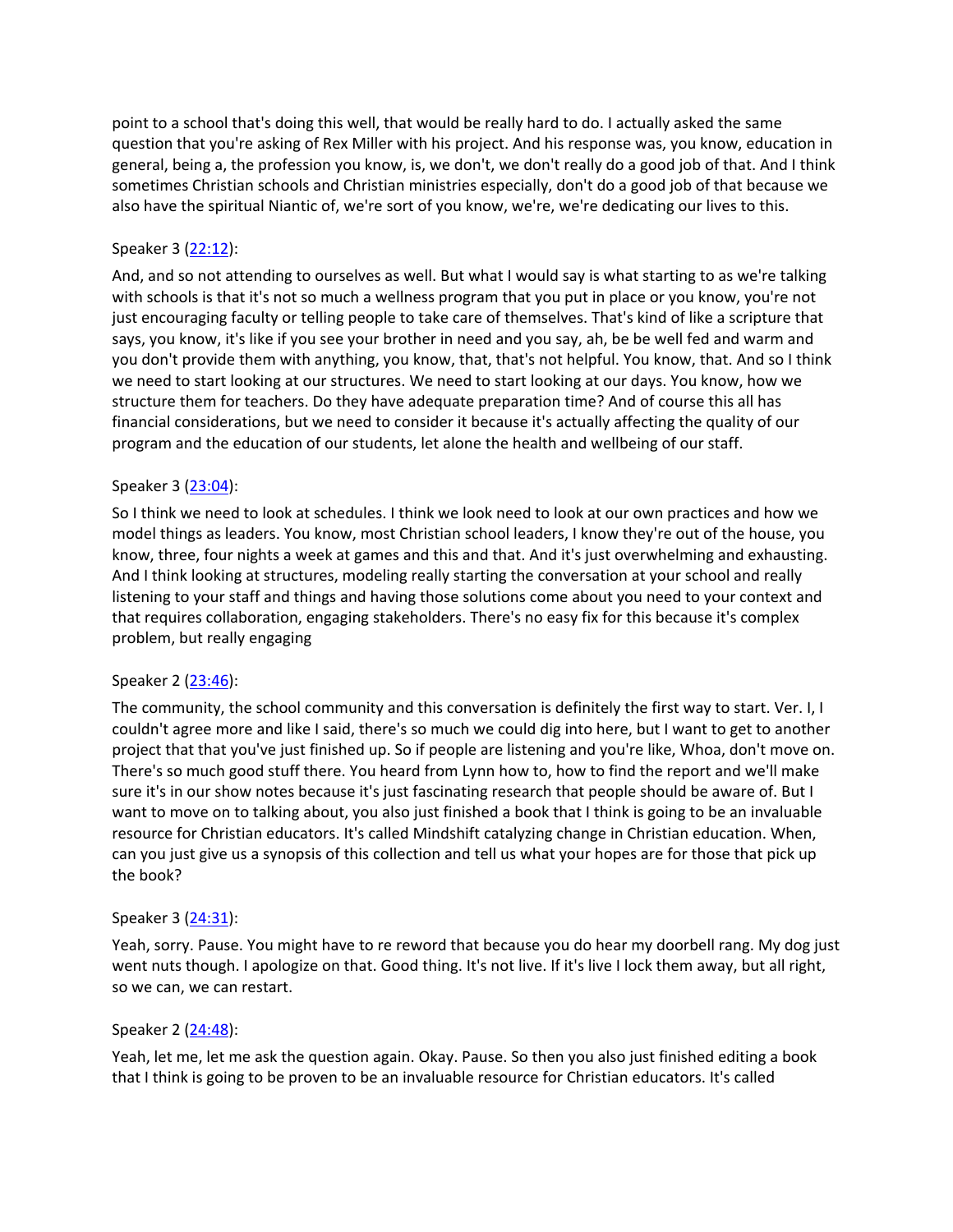Mindshift catalyzing change and Christian education. Can you give us just a short synopsis of the collection and then tell us what your hopes are for those that pick up the book?

#### Speaker 3 ([25:13](https://www.rev.com/transcript-editor/Edit?token=urg4nt-Uk1IPIgdfSeEQYukYPLU3df06E78d-b2qqxWECOS8bX2mt2XAWbTjxPNXZ1RsbqupDeJ2yZGlNyg3cQjSTcM&loadFrom=DocumentDeeplink&ts=1513.4)):

Sure. So we, this was a really fun project. A lot of work but, but a lot of fun. And back in 2017 we had a group of Christian educators leaders. It was informal, but we started regularly talking about how do we engage transformation and Christian education. And we kind of shared a common dissatisfaction, you know, some of this resistance to change. We'd seen just resistance towards innovation in general and Christian education specifically. So I'd mentioned Rex Miller before. He's a futurist, a committed Christian. He had pioneered this process called mind shift and he'd done in a number of different industries and also in education and he generously agreed to walk with us. So we gathered 60 leading educators from the us, Canada, Australia, and the UK. And we journeyed together for about two years through what became a Christian education mind shift. And that was the Genesis of the book.

## Speaker 3 ([26:10](https://www.rev.com/transcript-editor/Edit?token=r6fDCHoTqsVb6XTMeiMXuHSwql_ObYf0Wk6Fe6xoQPplYlxsbEw-yz44Kie7N-QpQNVh0F4I4a048g-5lv-RMX0oB-U&loadFrom=DocumentDeeplink&ts=1570.49)):

The book was co-written, co-edited by myself, Eric Ellison and Dan Berens. And also we had about 14 authors who coauthored various chapters, you know, in the book can be found on Amazon. It's also in the PDP stority CSI. And the book was really written to chart some of the transitions that Christian schools are making or that they need to make. And it just to take some of those off, you know, things like isolated to network from a scarcity to an abundance mindset, from a machine view of educations or that industrial model we've inherited, to something that's more human that's more suited for the knowledge economy and for really God's economy that we live in. I'm from Gutenberg to five GS. So that's the technology piece from white to mosaic. So that's the demographic shifts in society and also asking what the gospel requires of us when we think about diversity and seeking justice and loving our neighbors.

## Speaker 3 ([27:08](https://www.rev.com/transcript-editor/Edit?token=LFy_-GDni_vYUz9LwKXlxUetp9RIPuXYFivOUYpzwpfGQdB_-FQYECkz9-fAZhSANkxIHklz6RGUVuWBdSJLKeOPP-c&loadFrom=DocumentDeeplink&ts=1628.82)):

And a key transition also is siloed to engaged. And I'm actually just tweeted this out and the other day you know, I think one of the things we haven't done well as a sector is engaged with the larger community. So many of us have heard of Christian education in terms of a three legged stool. You know, you get that a lot. So the three legs are home, church and school. But like the issue with that is only one person considered a stool. But if we think of a four legged table, which is home and church and school and community, the broader community, many people can come if we sat at that table. And so the question with this piece of silo to engage is, which is more gospel line? Is it the stool or is it the table? Well, we kind of sit at and so again, that goes to engaging our community.

## Speaker 3 ([27:57](https://www.rev.com/transcript-editor/Edit?token=wakEx7etwTncTU-K7z-UAyUTRg21P4S5AhTEyNc-twVfeGnqVTUeDmjBp176opUwowM0c6sC2K-6iuWPs24lWTiDeDk&loadFrom=DocumentDeeplink&ts=1677.53)):

And then we also talk about in the book the transition from fear to hope where we become less like the servant and the parable of the talents who buried his talent cause he was afraid. So he buried his resources at the master and given him, and we become more like the servants who took the masters resources but took risks, right? Doubled those resources. And it might've been scary to do that, but they were rewarded. And so that parable makes clear for us. We're not going to be rewarded for fear and we're not going to be rewarded for bearing what God has given us. But, but really, like I said before, with infusions three 20, if God can do more than we can ask, think or imagine, we really have no reason if you're, and so that's the basis for the book we've distributed, either sold or given out and you're only 11,000 copies in the U S Canada, UK, Australia, other parts of the world.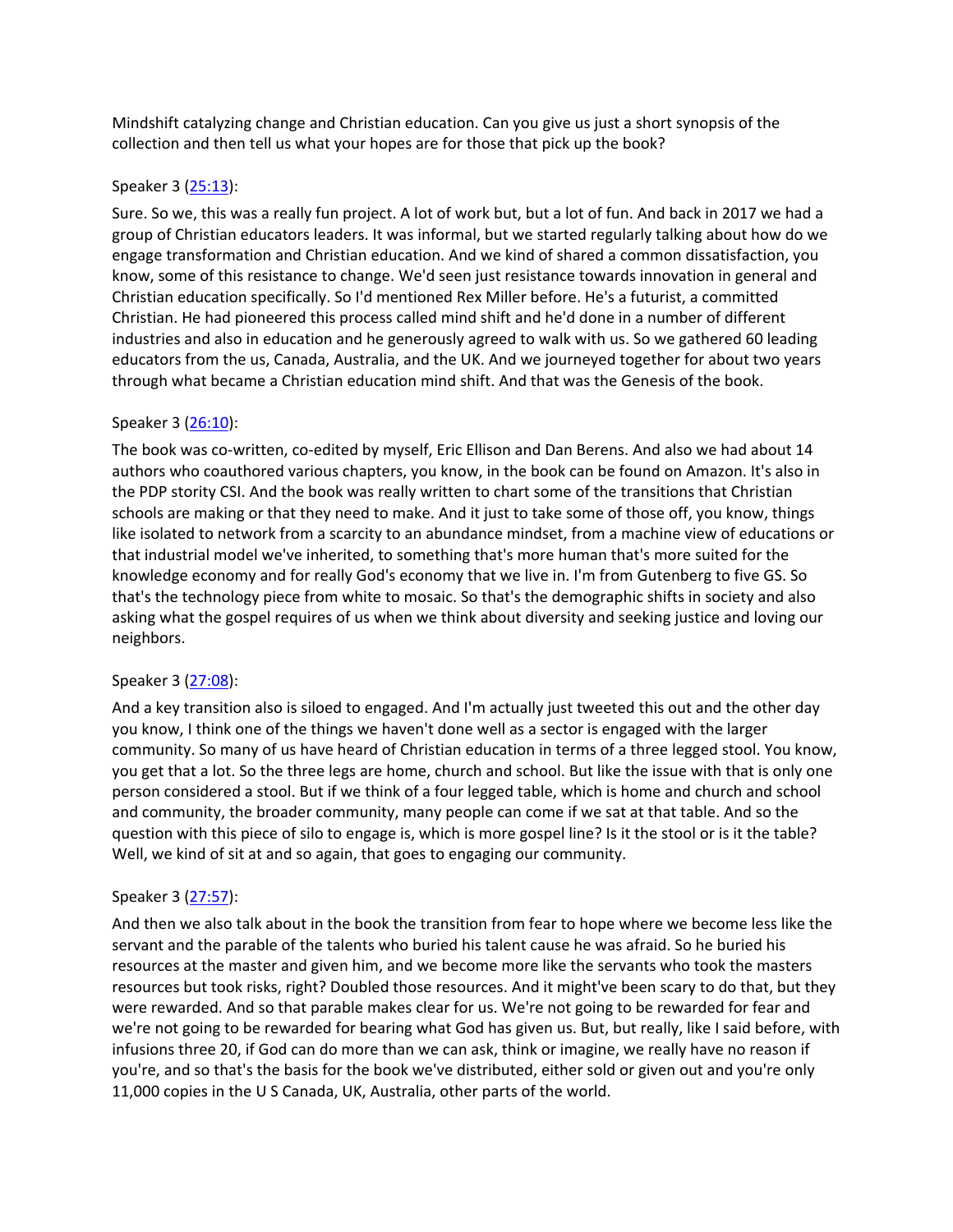#### Speaker 3 ([28:48](https://www.rev.com/transcript-editor/Edit?token=4a5prifuKF8KaAQwkryzGKqinkhHS8xATwPQ0DVzNFPmG97_mmGL9qjANUwuI5qDCIV8xGCKH1hWoufyXNa4FNmHGLU&loadFrom=DocumentDeeplink&ts=1728.27)):

And you know, for those educators that pick up the book, our hope is that it would really spark conversations in their schools. Every chapter has discussion questions and it's really meant to be a piece that sparks dialogue and also encourage them to reach out to other schools. You know, start having conversations about these transitions, these from two journeys. You know, we've found that innovation rarely if ever happens in a vacuum. And so it happens when people join together and collaborate and spread ideas and so along their networks. And so that's really the goal of, of that book.

#### Speaker 2 ([29:24](https://www.rev.com/transcript-editor/Edit?token=YekNeDH_LUiT3YfUob-vRJX6lo2pOKOiTplmMINqvO_9hSiF9g3QKPSKfRZyv_DIrc5yDmitsaEFwAaF6_abNmtA8iA&loadFrom=DocumentDeeplink&ts=1764.14)):

Good. I encourage people to pick that up too. Fascinating greed. It's a wonderful research and I love when a project like that collaborates different voices from around the Christian education world. Just it brings a richness I think to a project like that. So congratulations to you on, on putting that out there and it's good to hear it gaining traction. I want to, I want to start to wrap up and I, I wanted to provide an opportunity for us to talk a little bit about moving forward of innovation, of thought leadership. Cause I know it's on the top of your head on a regular basis. And I think that navigating Christian education, particularly in its current malaise, it's just, it's not for the faint of heart. And I think a lot of people would agree with that. And so moving forward I think it's often going to require us to heed the words of you know, first Chronicles regarding the sons of his car that they we don't know a lot about the sense of it's a car, but we know that it States that they understood the times and then they knew how to respond.

#### Speaker 2 ([30:26](https://www.rev.com/transcript-editor/Edit?token=SrS5ZkMoiw82NQi9UJAxhKJu4j8h3zNxzF_PeTDGEvFiaPV1tu8H6NtcM4ejXUzp2qMMTGiTsKm0RXIOCYU17Vw63Y0&loadFrom=DocumentDeeplink&ts=1826.32)):

And so as someone who's spent a lot of time dissecting our current times, and, and as you strive to help people think about navigating the future, Lynn, what do you think will be key leadership practices for Christian educators as we move into this new decade?

#### Speaker 3 ([30:43](https://www.rev.com/transcript-editor/Edit?token=0bs2HK8cZ0oCLjBoUshNI7yt9fOFUAqc-fS1Jixvf2nyvbmqd0uXnvl4iVSwctPiPsmStWYCXywJs19z6pPGbvP8tqc&loadFrom=DocumentDeeplink&ts=1843.36)):

Yeah, I love the question and I love the image from scripture and I think something really interesting to know about where the sons of Instacart here is when Israel was going through something that had never happened before. So they were about to transition power from from Saul to a new King. Yeah. And it was a contested transition. So you know that the scripture that you talk about that passage, God actually sends these tribes to David where David is. And so God sent these sons of sr to David in this time of transition. And I think it's a, it's a great picture of where we are now. You know, we are in a time of major change things that have not happened before. I think everyone would agree that the rate of changes even increasing and, and in every area, you know, culturally, socially, politically, the market you know, and, and as it's changing more quickly, schools need to become nimbler.

#### Speaker 3 ([31:45](https://www.rev.com/transcript-editor/Edit?token=Dfn6SVkfPaEKG4iJZy41Bqc_SLeQ2Xn_O3xwI6Q5_7PDbgddDKwI-SPRVbGXC4LCJqJ8SYg1FUIypKwimMu6jH12mVo&loadFrom=DocumentDeeplink&ts=1905.33)):

They need to be faster, not just to respond, but also to anticipate opportunities. And so the question really for me is how, how we become number, and I think we need to look at how to make schools more like learning organizations, right? Instead of institutions, this is a lot of Peter [inaudible] work, right? So organizations know what their goal is, they know what their mission is, but they're constantly growing and they're constantly proving and get there. And institutions, which is what most schools are attended just as soon as they do the same thing they've always done, they're going to get the results that they want. And so learning organizations are like ecosystems and institutions function more like assembly lines. And so learning organizations use formative data that use feedback constantly. They're making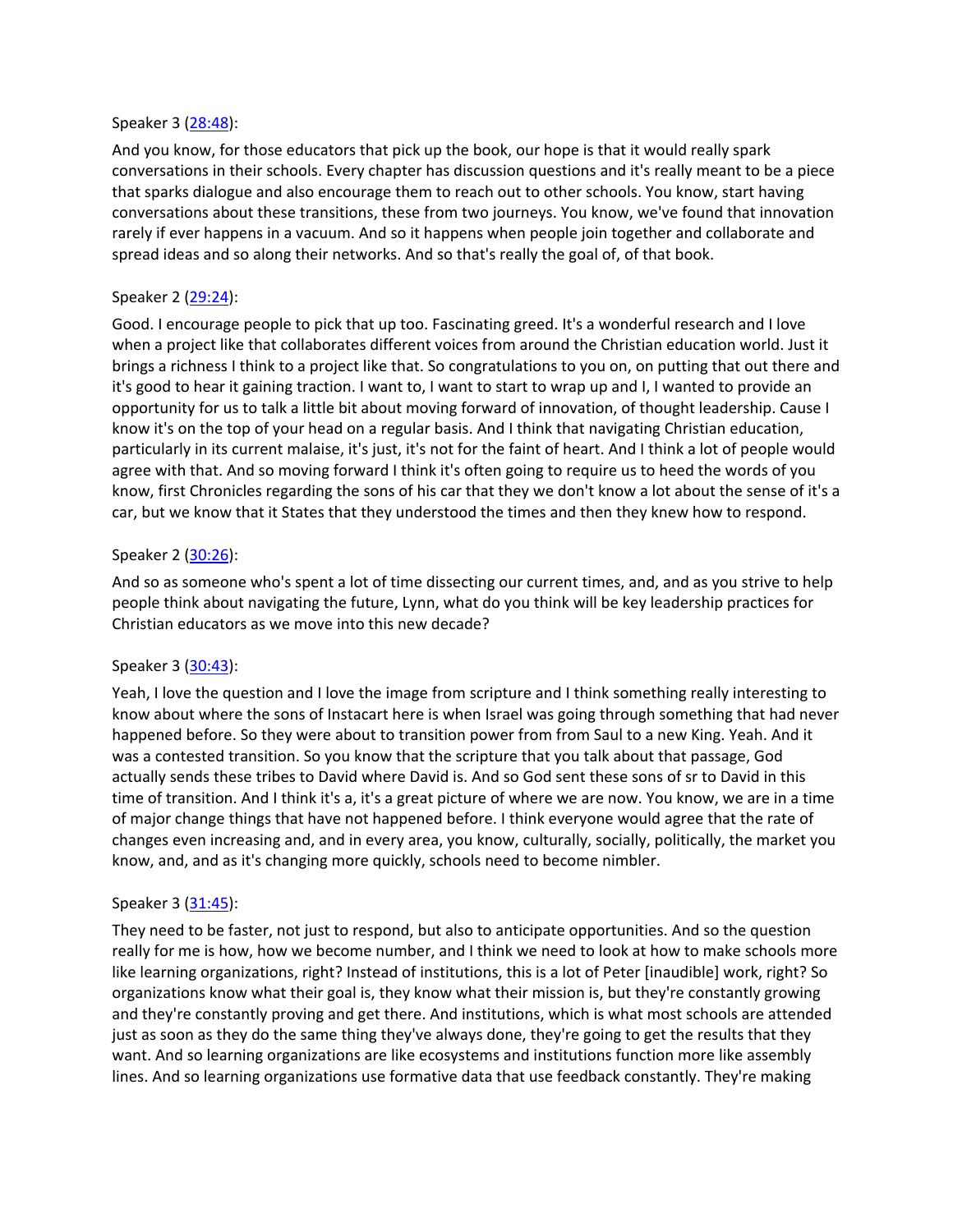continual adjustments. And we need faculty to do that. When you lead us to do that, we need boards to do that.

#### Speaker 3 ([32:37](https://www.rev.com/transcript-editor/Edit?token=ZJEyONBFGC_f1LHuywDPfenWpXpIVAF7cwx6T_y0h8OWQHRhOTAa7oPmyV1dn59F7KGbIVzBDIUYGvOE-yD5KySsOtc&loadFrom=DocumentDeeplink&ts=1957.3)):

We need to learn how to navigate complexity and certainty. You willing to take rests. And if we really think about it, the same skills we want to see in our students, that higher order thinking, that creativity, that problem solving, those are exactly the things we need to cultivate in our schools, starting with the adults in the building. So some of the leadership practices or behaviors that I recommend to, to folks who are really thinking about this are, you know, the first is to get plugged into the conversation. So are you reading? Are you listening to podcasts? You know, I had one leader say to me once, it was there and it was a very prominent leader. He said I said, well, are you listening to podcasts? And meaning? He said, when do I have time to do that? Our response was, you don't have time to not do it right.

## Speaker 3 ([33:24](https://www.rev.com/transcript-editor/Edit?token=nPmtviaZFqMOKS-Ghk7Uk3gY7AVZrN2LwoC3a-w_VRwc7hLZEahPykI0ET_e_1seUgIFKPo4JOXwSn1aH0zEBtlNjUw&loadFrom=DocumentDeeplink&ts=2004.55)):

You can't afford to just get further behind and not not keep up. And so just to stay plugged in. I mentioned the blog before. And I'd also recommend digital education, which is a great podcast by Eric Ellison. He's a senior fellow at the center for the advancement of person education. So, you know, those are just some things, just some easy resources you can access to keep up. And then I would also say, you know, you've got to start these conversations at your school. You know, you've got to say what is absolutely nonnegotiable? What, what can we never change? What is our mission if missional? And then you have to collectively make a commitment that everything else is up for negotiation. No. And then, and then look at that. And along those lines, I would say, you know, always be piloting something new. Give yourself the space to experiment and to, to do what we've heard, which is to fail forward.

## Speaker 3 ([34:21](https://www.rev.com/transcript-editor/Edit?token=bQ0Hd9OJ4wgGfFnc4sNhmGN2sUoLZKDCwodnMKcjQ4HztgTU5HqnoP1zh_1Zy9JYxKr9My8Hz-6b1y_YNXtnXeUZzSI&loadFrom=DocumentDeeplink&ts=2061.12)):

Meaning that if you fail, you learn from it and tells me forward not backwards. So you're failing forward instead of staying in the same place and, and, and missing out. So pilots allow you do that. It's like a holding environment, a safe environment. So I think you should always have a few pilots of new programs, ideas, approaches, giving on at any time. And then just as the same time that you're starting these conversations and you're piloting, you know, you want to do that internally. But like I said, as we learned with mind shift, you want to do that externally as well. So I'd say visit other schools, take a team with you, send a team out, bring the emerging leaders from your school to places where innovative things are happening. You know, it's really Keno awaken our imagination to what is possible and you serve a creative God and we're creative beings made in his image.

#### Speaker 3 ([35:10](https://www.rev.com/transcript-editor/Edit?token=rAAJZRuinmO1z0RMSkj8_v_BLogebzTQxfnKfZaGTfxT6476LSOgv0tPkPeRyvWMIU_gyJQIQWnm4ebKNBn3dlreNBQ&loadFrom=DocumentDeeplink&ts=2110.32)):

And sometimes when we're stuck in our challenges, we just need to get out of ourselves and be able to see people who are dealing with similar challenges but are coming up with creative solutions. So it's sort of visit schools, visit other places in awakened imagination. And, and as I mentioned earlier, the last thing is just you know, build relationships with other people. You know, there, there's plenty of research that suggests innovation spreads across networks, spreads through cross collaboration across sites and different places and different people. And so don't just go out and visit, but start building networks with other schools, whether it's in their area, wherever it might be. Technology, certainly comediate that with the goal of sharing innovation. And so all these things taken together I think will position somebody well to, I find that opportunity to develop innovative thinking and to have those important dialogues about Christian education into the future.